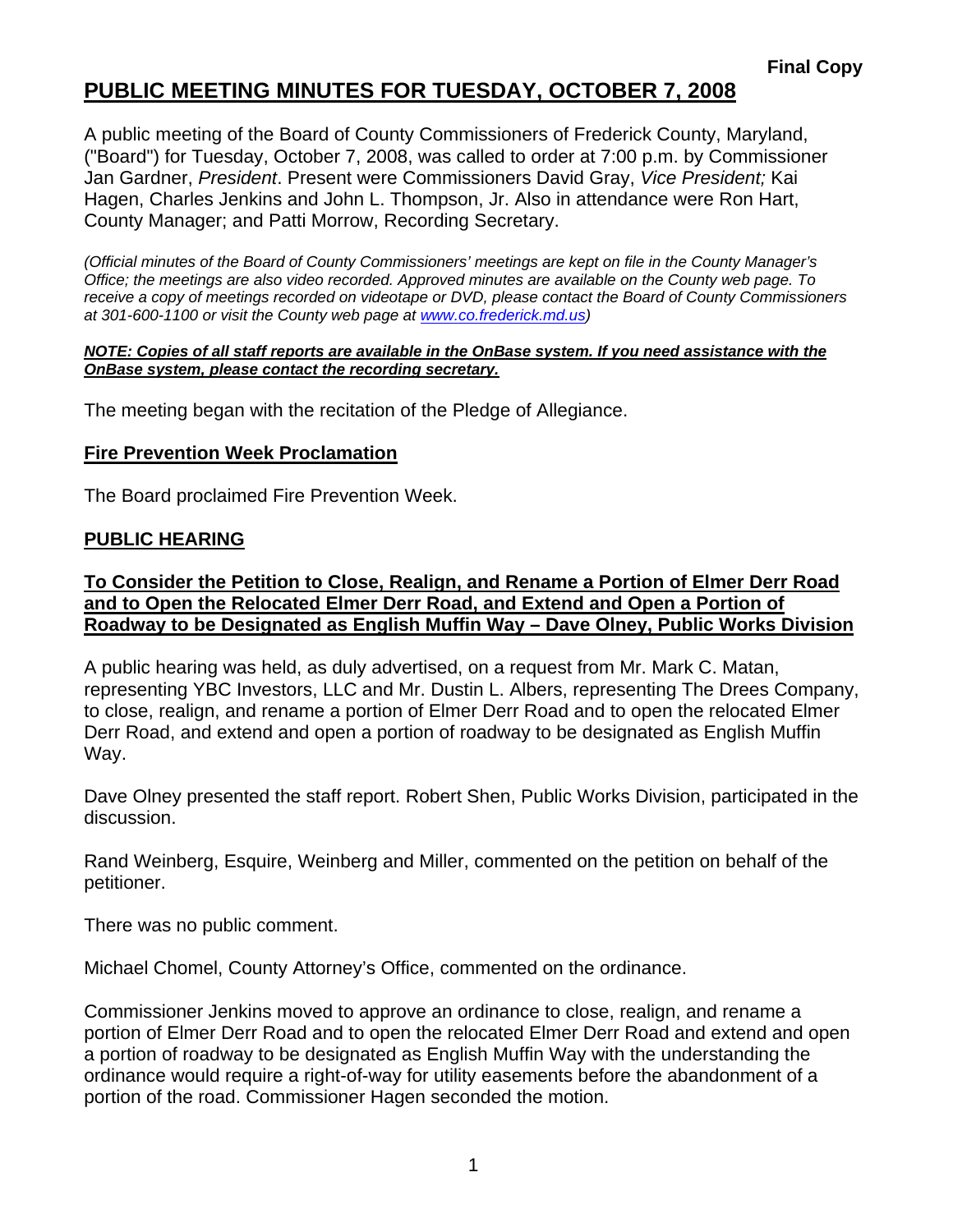Commissioner Thompson offered an amendment for the developer to pay \$1 million as a condition of the approval to represent the participating cost for the county to maintain the additional mileage to the county road system. The amendment died for lack of a second.

The vote on the motion was 4-1 with Commissioner Thompson opposed.

(A copy of Ordinance #08-27-503 can be obtained in the County Manager's office or from the county's website, www.co.frederick.md.us)

### **GENERAL BUSINESS**

### **TriData Implementation Committee Final Report – Barry Stanton, Assistant County Manager; Gene Mellin, Fire and Rescue Services Division; and Kiona Black, Frederick County Volunteer Fire and Rescue Association**

Mr. Stanton introduced the members of the TriData Committee. The committee was tasked with the review and analysis of the 72 recommendations from a report on the comprehensive analysis of the Frederick County Fire, Rescue and Emergency Management Services by TriData of Arlington, Virginia.

Ms. Black and Mr. Mellin reviewed the top 10 recommendations.

Public comment was heard from:

- Micky Fyock **Frederick County Volunteer Fire and Rescue** Association (FCVFRA)
- Judith White 13730 Hillside Avenue, Thurmont
- John Neary **6 Wagonshed Lane, Middletown**
- Pinoak Browning Libertytown
- Susie Nicol
- Ed Johnson **Carroll Manor Fire Company**
- Tim Ganley 7369 Old Line Court

Commissioner Hagen moved to accept the report. Commissioner Gray seconded the motion.

Commissioner Thompson offered an amendment to receive the report. By unanimous consent the motion was accepted as amended.

Commissioner Thompson moved to not implement #1-9 of the priority recommendations. Commissioner Jenkins seconded the motion.

Commissioner Thompson moved to divide the questions.

(Commissioner Gardner passed the gavel to Commissioner Gray.)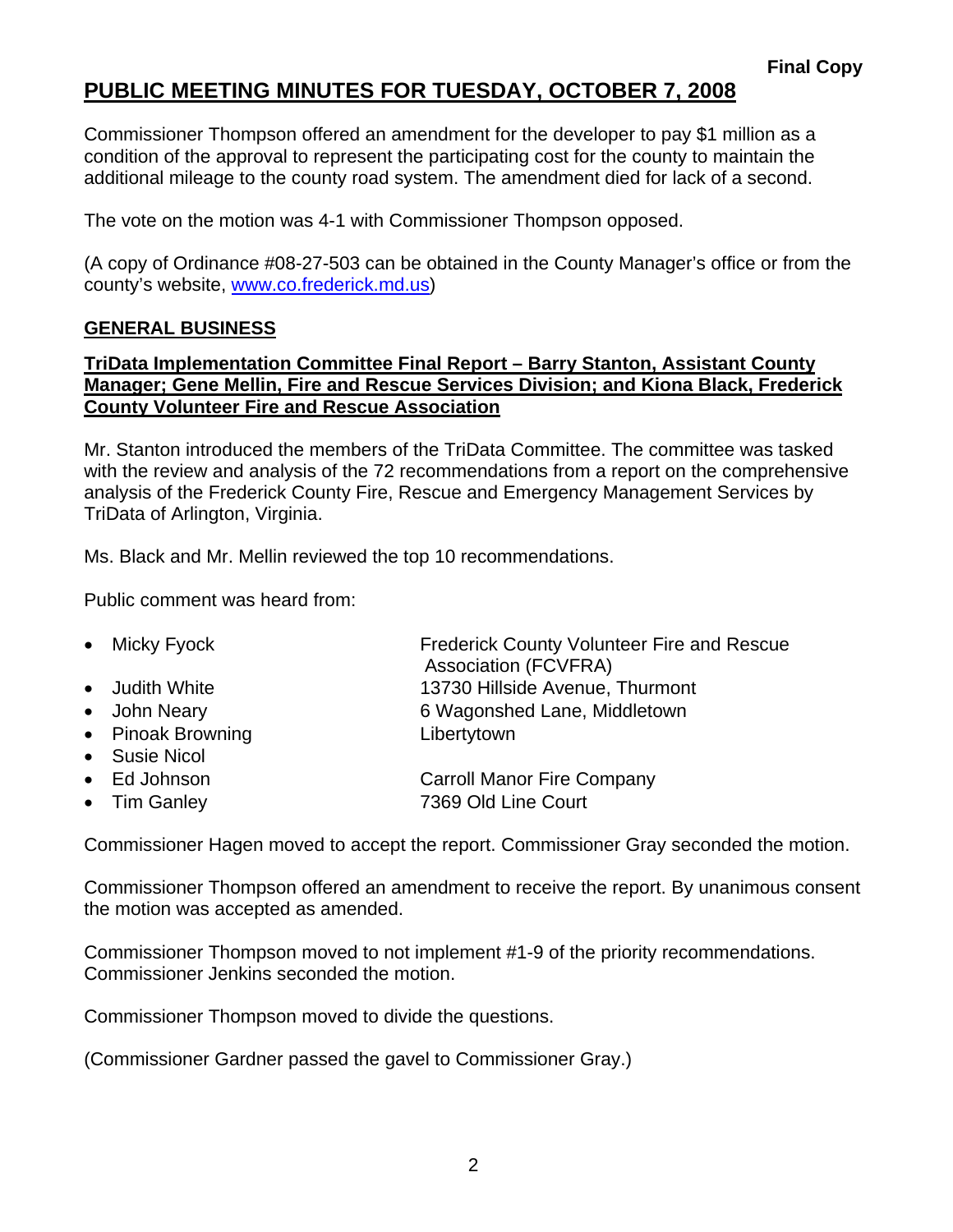Commissioner Gardner offered a substitute motion to not create the position of fire chief. Commissioner Gray seconded the motion that passed 4-1 with Commissioner Jenkins opposed.

The vote on the main motion as amended eliminating the position of fire chief passed 5-0.

(Commissioner Gray passed the gavel back to Commissioner Gardner.)

The votes on the top priorities are listed below:

• The Board of County Commissioners should create the Frederick County Division of Fire and Rescue Services that has the legal authority to operate as the primary fire and rescue service provider for Frederick County.

The vote to decline to accept this item failed 2-3 with Commissioners Gardner, Gray and Hagen opposed.

• The Board of County Commissioners should create a Fire and Rescue Advisory Board to serve in an advisory capacity to the Chief of Fire and Rescue Services for Frederick County.

The vote to eliminate this item was 3-2 with Commissioners Gray and Hagen opposed.

• The Fire Chief, once named, should develop a plan to standardize all emergency and routine operations and The Fire Chief, once named, should develop short-, medium-, and long-term strategic plans for the Division of Fire and Rescue Services.

The vote on these two (2) items to be eliminated (with the fire chief component not included) failed by a vote of 2-3 with Commissioners Gardner, Gray and Hagen opposed.

(Commissioner Gardner passed the gavel to Commissioner Gray.)

Commissioner Gardner moved to leave the last five (5) recommendations on the table as recommendations for further discussion. Commissioner Hagen seconded the motion.

(Commissioner Gray passed the gavel back to Commissioner Gardner.)

The request was made to vote on the following recommendations separately.

• The Division should establish a centralized countywide Records Management System (RMS) that collects all county incident data. The system must be automatically populated with data from both the 911 system and CAD software to ensure completion.

The vote to leave this item on the table for further discussion was 3-2 with Commissioners Jenkins and Thompson opposed.